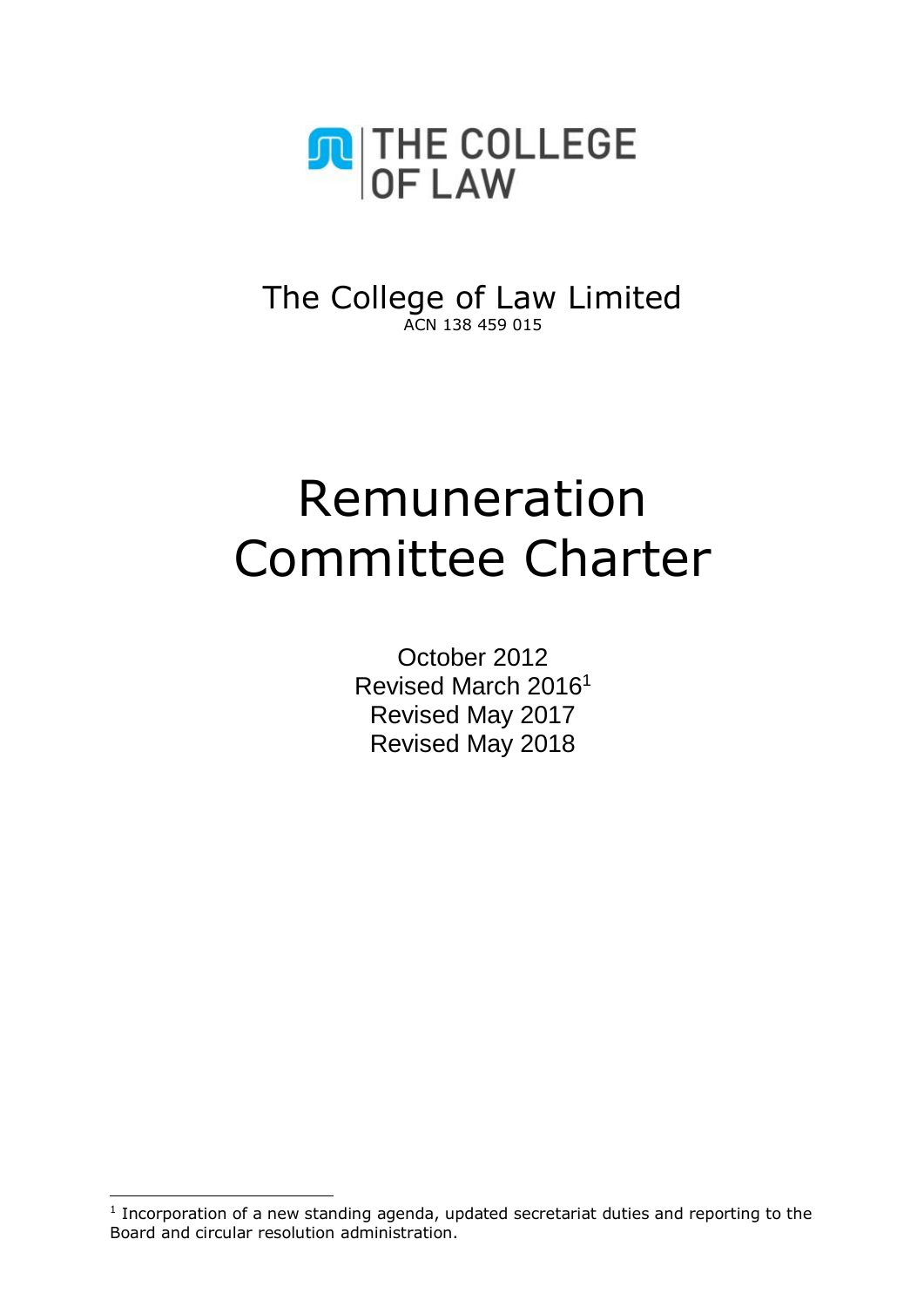# **Table of Contents**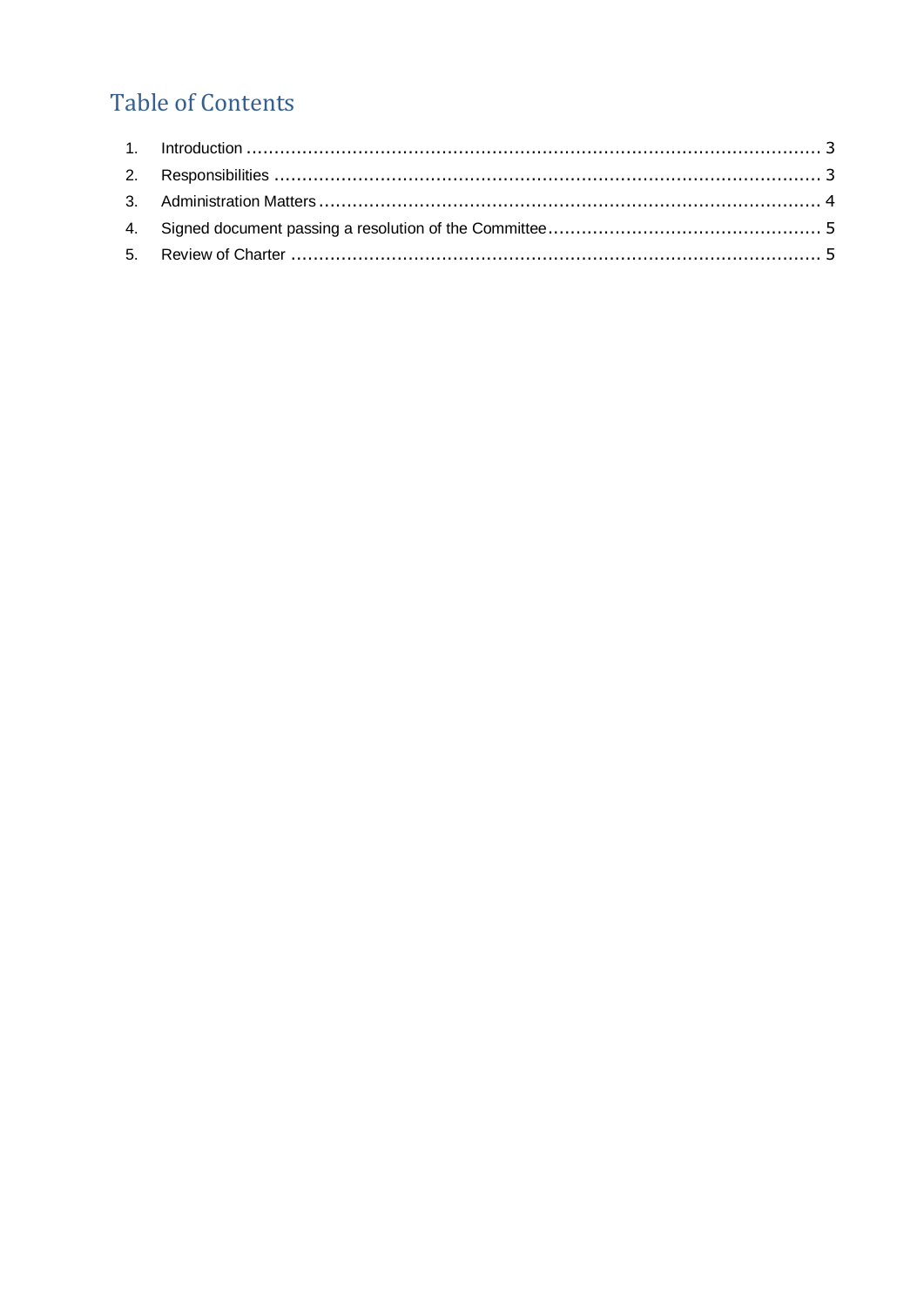## **THE COLLEGE OF LAW LIMITED Remuneration Committee Charter**

**October 2012 Revised March 2016<sup>2</sup> Revised May 2017 Revised May 2018**

# <span id="page-2-0"></span>**1. Introduction**

- 1.1. The Remuneration Committee is established under article 8.10 of the Company's Constitution.
- 1.2. The Board of Governors ("Board") continuously reviews current trends and best practice in relation to corporate governance. The primary function of the Remuneration Committee is to assist the Board to fulfil its corporate governance and oversight responsibilities relating to:
	- overall remuneration philosophy in relation to compensation, bonuses, incentives and remuneration generally
	- remuneration issues related to the Chief Executive Officer
	- remuneration issues related to senior executive officers reporting to the Chief Executive Officer as part of the Senior Executive Committee
	- remuneration issues related to the Non-Executive Governors of the Board and the responsibilities of the Board with respect to them to the Annual General Meeting of members.
- 1.3. The Committee is not a policy making body but assists the Board by implementing Board policy.
- 1.4. This Charter sets out the responsibilities delegated by the Board to the Remuneration Committee and details the manner in which the Committee will operate.

# <span id="page-2-1"></span>**2. Responsibilities**

-

#### *Overall remuneration philosophy*

- 2.1. To determine overall remuneration philosophy to ensure policies, practices and performance indicators are aligned to the Board's vision, values and overall business objectives and are appropriately designed to:
	- motivate the College's staff and its Chief Executive Officer to pursue the long term growth and success of the College, and
	- demonstrate a clear relationship between the achievement of the College's objectives and the performance and remuneration of the Chief Executive Officer and the staff
- 2.2. To review the Chief Executive Officer's approach to remuneration of staff, including management approaches to the enterprise bargaining process and the Enterprise Agreement and provide advice as to the development and refinement of these approaches.
- 2.3. To ensure that the approach to staff remuneration is aligned with market trends.

# *Remuneration issues related to the Chief Executive Officer*

- 2.4. To review with the Chairman of the Board, the remuneration of the Chief Executive Officer, within the terms of the employment contract, and make recommendations annually to the Board.
- 2.5. To monitor and review the Chief Executive Officer's performance indicators for the

 $2$  Incorporation of a new standing agenda, updated secretariat duties and reporting to the Board and circular resolution administration.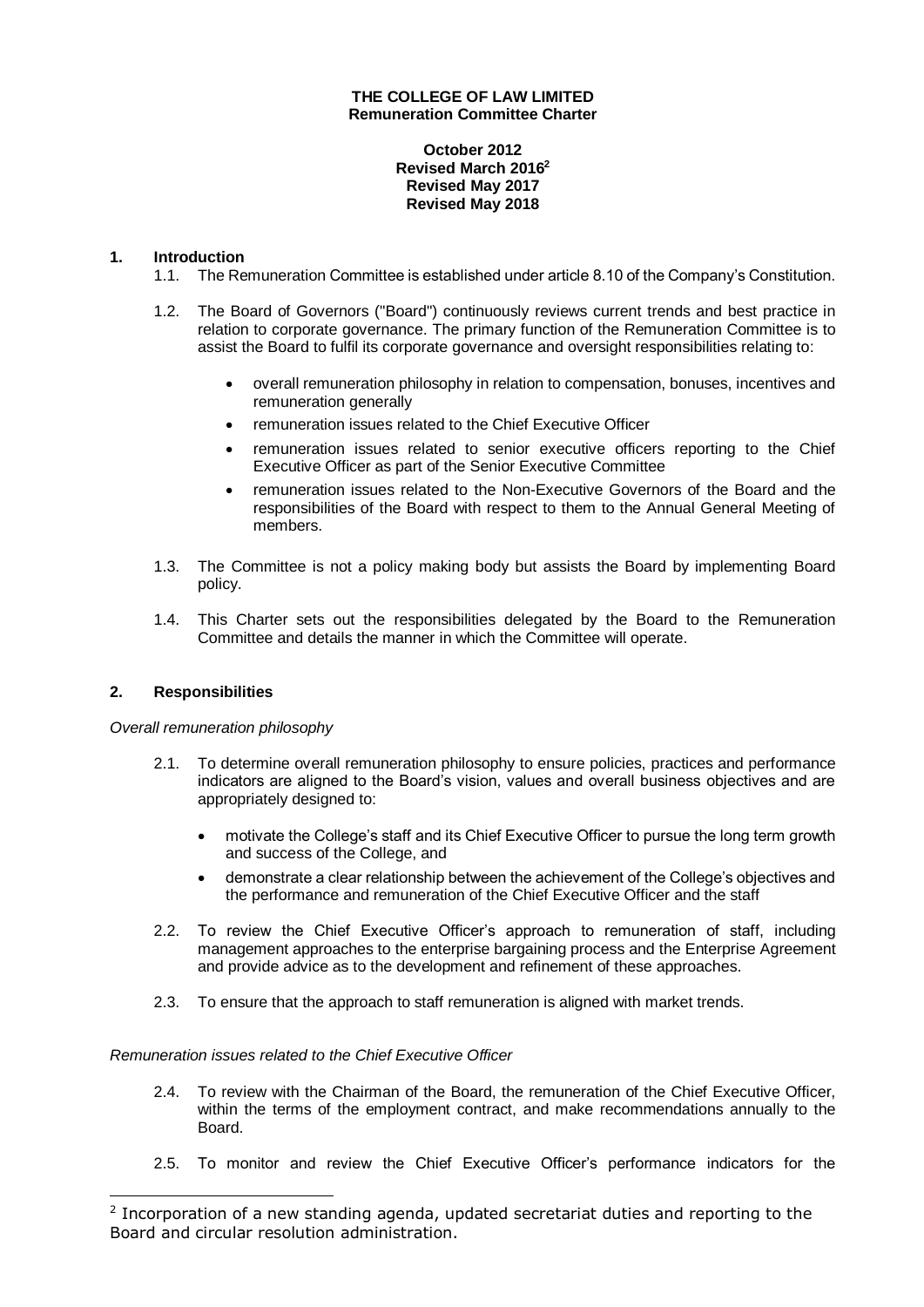determination of annual bonus components, if any.

2.6. To review with the Chairman of the Board any incentive plans or ex gratia payment to the Chief Executive Officer as well as the ratio of fixed to incentive based components and make recommendations to the Board for approval.

*Remuneration issues related to the Senior Executive Committee*

- 2.7. To review with the Chief Executive Officer the remuneration of members of the Senior Executive Committee, within their terms of employment contract, on an annual basis.
- 2.8. To monitor and review performance indicators of members of the Senior Executive Committee for the determination of annual bonus components.
- 2.9. To review with the Chief Executive Officer any incentive plans or ex gratia payments to members of the Senior Executive Committee and other executives (as determined by the Chief Executive Officer and Remuneration Committee) as well as the ratio of fixed to incentive based components and make recommendations to the Board for approval.

*Remuneration issues related to the Non-Executive Governors of the Board and the responsibilities of the Board with respect to them to the Annual General Meeting of members.* 

- 2.10. To review and make recommendations to the Board on the remuneration for Non-Executive Governors. In making its recommendation the Committee should take into account:
	- Non-Executive Governors should normally be remunerated by way of fees, in the form of cash and superannuation; they should not normally participate in schemes designed for the remuneration of executives
	- Non-Executive Governors should not receive options or bonus payments
	- Non-Executive Governors should not be provided with retirement benefits other than superannuation.

#### *Generally*

*2.11.* In discharging their responsibilities, the Committee members have a duty to act in the best interests of the College as a whole, irrespective of personal, professional, commercial or other interests, loyalties or affiliations.

# <span id="page-3-0"></span>**3. Administration Matters**

*Composition and Term*

- 3.1. The Remuneration Committee is a committee of the Board.
- 3.2. The Committee will include at least three members, all of whom will be non-executive Governors.
- 3.3. The Board will nominate Committee members.
- 3.4. The Chairman of the Remuneration Committee will be nominated by the Board from time to time, and must be a non-executive Governor.
- 3.5. Appointment to the Committee will be ongoing unless otherwise determined by the Board.
- 3.6. The duties and responsibilities of a member of the Committee will be in addition to those duties set out for a Governor of the Board

#### *Meetings*

- 3.7. The Committee will hold meetings at least twice a year and additionally as it considers necessary.
- 3.8. A quorum will be the smallest number greater than half the members.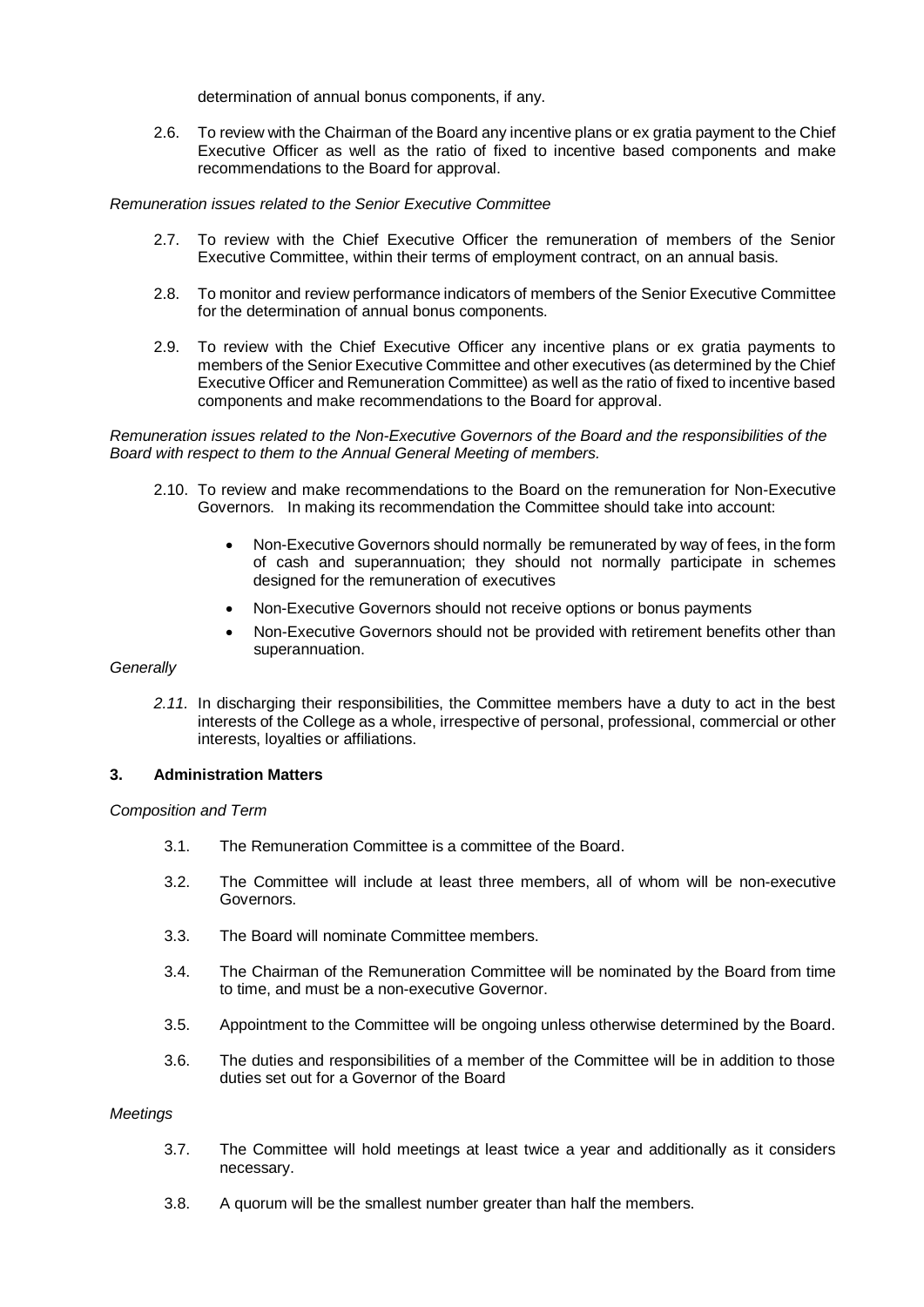- 3.9. Meetings of the Committee may be held face-to-face or through any technological means by which members can participate in a discussion.
- 3.10. The notice and agenda of meetings will include relevant supporting papers, as appropriate.
- 3.11. The Committee may invite any such other persons to attend as it sees fit, and consult with other persons or seek any information it considers necessary, to fulfil its responsibilities.

#### *Secretariat duties and reporting to the Board*

- 3.12. The Secretary of the Remuneration Committee shall be the Secretary of the Company or such other person as nominated by the Board.
- 3.13. The proceedings of all meetings will be minuted with the draft minutes provided to the Chairman for review within 7 days of the meeting and circulated to Committee members within 14 days of each meeting. The minutes are to be included in the papers for the next Board meeting after each Committee meeting, assuming such Board meeting takes place at least 14 days after the Committee meeting. If the Board meeting is within 14 days of the Committee meeting, then the Chairman will verbally report to the Board.
- <span id="page-4-0"></span>4. Signed document passing a resolution of the Committee
	- 4.1 The Committee may pass a resolution without a Committee meeting being held if each Committee member entitled to vote on the resolution sign a document containing they are in favour of the resolution set out in the document. Separate copies of a document may be used for signing by the Committee (a photo, scanned copy, facsimile copy or the original is acceptable) and the resolution is passed when the last Committee member signs.

## <span id="page-4-1"></span>**5. Review of Charter**

- 5.1. The Committee should review its charter annually to provide assurance that it remains consistent with the Board's objectives and responsibilities.
- 5.2. The Board approves or further reviews the Charter.

#### *Annual Timetable (for the information of Governors only)*

#### March

- a) The Director Human Resources to liaise with the Chairman of the Remuneration Committee to determine the need for external reports with respect to incentive plans relating to the Chief Executive Officer and fees for Non-Executive Governors. (NB These reports would be in addition to those reports commissioned on annually.
- b) The Director Human Resources to liaise with Chief Executive Officer to determine the need for external reports with respect to incentive plans relating members of the Senior Executive Committee and other executives (as determined by the Chief Executive Officer and Remuneration Committee)

NB, The reports referred to in a) and b) above are in addition to those external remuneration reports commissioned annually.

May

- a) Review of Charter
- b) Review overall Remuneration Philosophy (Non-Executive Governors and members of the Senior Executive Committee (SEC) at least every three years)
- c) Enterprise Agreement Review Chief Executive Officers 's approach to Remuneration of Staff –it is noted that this item will only be on the Agenda during the drafting and negotiating of a new Enterprise Agreement.